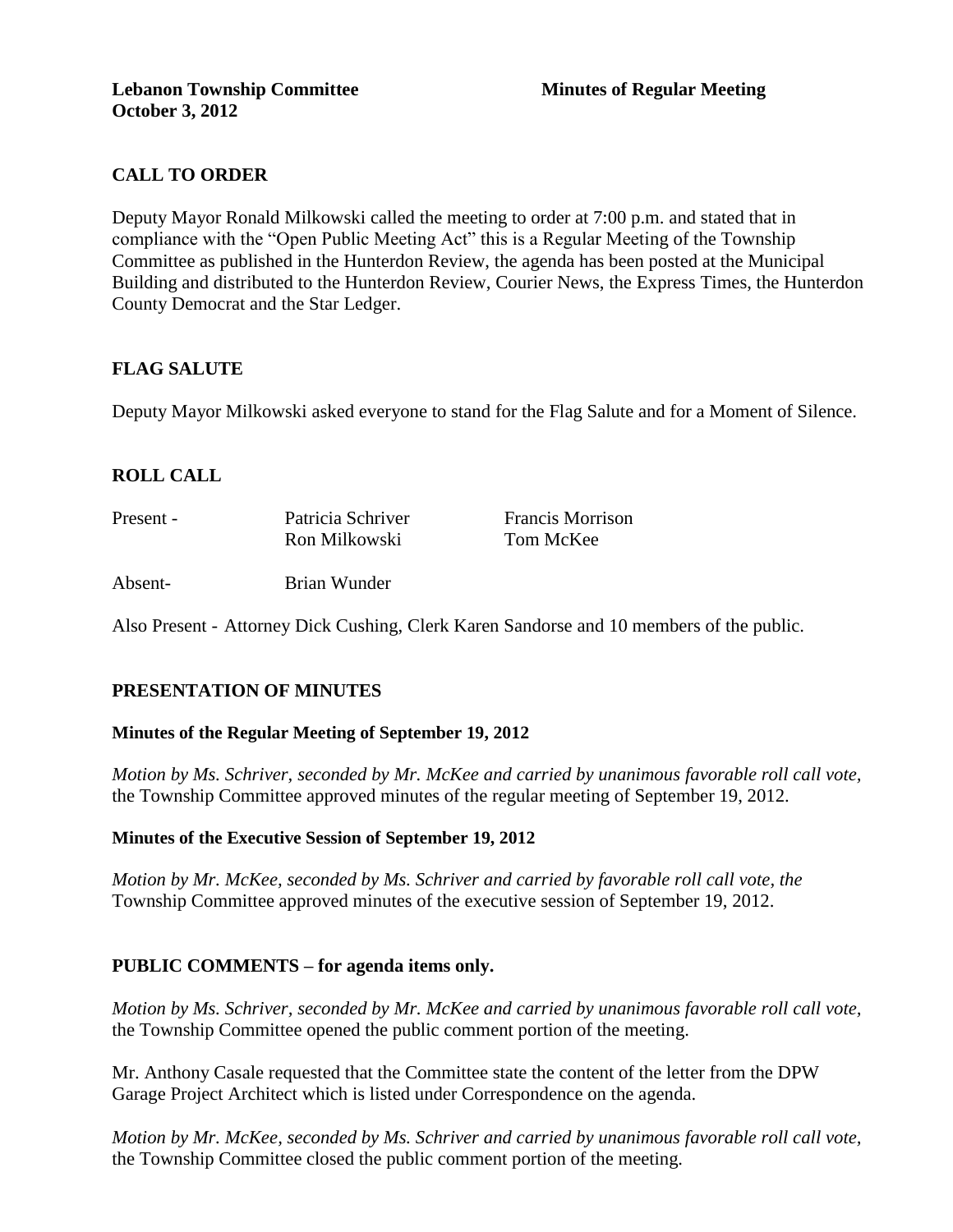LTCM 10/03/2012 Page 2 of 10

#### **Ordinance No. 2012-04 - Introduction**

*Motion by Ms. Schriver, seconded by Mr. McKee, and carried by unanimous favorable roll call vote,*  the Township Committee approved Ordinance No. 2012-04 on first reading.

## **TOWNSHIP OF LEBANON COUNTY OF HUNTERDON ORDINANCE NO. 2012-04 AN ORDINANCE AMENDING CHAPTER 67 OF THE CODE OF THE TOWNSHIP OF LEBANON ENTITLED "OPEN SPACE TRUST FUND" TO PERMIT OPEN SPACE FUNDS TO BE USED FOR MAINTENANCE OF LANDS ALREADY OWNED BY THE TOWNSHIP**

WHEREAS, in 2001 the voters of the Township of Lebanon (the "Township") authorized an Open Space Tax by referendum pursuant to *N.J.S.A*. 40:12-15.1 *et seq*.; and

WHEREAS, all funds collected pursuant to the Open Space Tax have been deposited by the Township in a trust fund and used exclusively for the purposes authorized by the voters ; and

WHEREAS, the original voter authorization for the open space tax limited the purposes for use of money raised through the tax to acquisition of farmland for farmland preservation, acquisition of lands for recreation and conservation, and the payment of debt service on the indebtedness incurred by the Township in acquiring open space properties; and

WHEREAS, *N.J.S.A*. 40:12-15.7(d) authorizes the Township to submit to the voters a proposition adding or removing purposes for which money raised through the open space tax levy can be spent; and

WHEREAS, pursuant to *N.J.S.A*. 40:12-15.7(d) in November of 2011 the Township submitted such a proposition to the voters requesting authorization to use the money raised through the open space tax levy for maintenance of lands acquired for recreation and conservation purposes in addition to the purposes already authorized; and

WHEREAS, the voters approved the proposition; and

WHEREAS, the Township Committee now wishes to amend the Open Space Trust Fund ordinance to include as one of the purposes for which the Open Space Trust Fund can be used the maintenance of lands acquired for recreation and conservation purposes as approved by the voters.

NOW, THEREFORE, BE IT ORDAINED by the Township Committee of the Township of Lebanon, in the County of Hunterdon, and State of New Jersey, as follows:

Section 1. Subsection A. of Section 67-1 entitled "Trust fund established" of Chapter 67 entitled "Open Space Trust Fund" of the Code of the Township of Lebanon is amended in its entirety to read as follows:

A. There is hereby established a reserve in the General Capital Fund which shall be known and designated as the "Open Space Trust Fund." A special bank account shall be opened and maintained for this purpose. Funds from the Open Space Trust Fund may, as directed by the Mayor and Township Committee, be utilized for the following purposes, or any combination thereof:

- A. Acquisition of lands for recreation and conservation purposes;
- B. Acquisition of farmland for farmland preservation purposes;
- C. Maintenance of lands acquired for recreation and conservation purposes;
- D. Payment of debt service on indebtedness issued or incurred by the Ttownship of Lebanon for any of the purposes set forth in A. or B. above.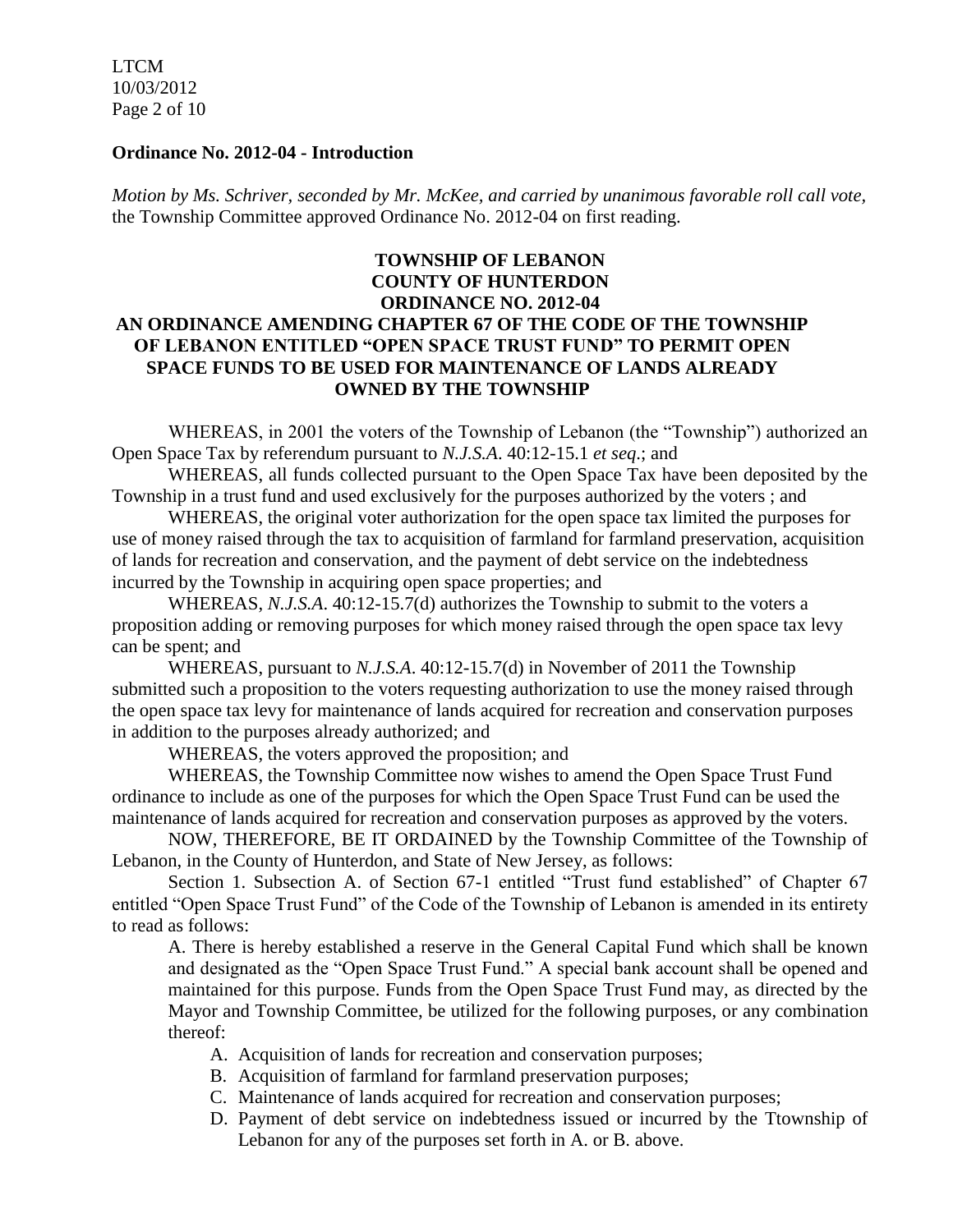Acquisition shall include by gift, purchase, or by eminent domain proceedings pursuant to N.J.S.A. 20:3-1 et seq. and shall include development easements, or other easements, vacant land, as well land which has improvements upon it at the time of acquisition, where the principal purpose of the acquisition is for any or all of the purposes, or any combination of them, set forth above.

Section 2. All ordinances and resolutions inconsistent with the provisions of this ordinance are hereby repealed as to such inconsistencies.

Section 3. This ordinance shall take effect immediately upon publication following its final passage, in accordance with law.

### **Public Hearing to be held on October 17, 2012.**

# **RESOLUTIONS**

### **Resolution No. 82-2012 – Refund for Overpayment of Taxes**

*Motion by Ms. Schriver, seconded by Mr. McKee and carried by favorable roll call vote, the* Township Committee adopted Resolution No. 82-2012 as written below.

# TOWNSHIP OF LEBANON COUNTY OF HUNTERDON STATE OF NEW JERSEY RESOLUTION NO. 82-2012 REFUND FOR OVERPAYMENT OF TAXES

WHEREAS there exists an overpayment of \$1,731.44 for third quarter 2012 taxes due to a duplicate payment for Block 77, lot 7.11 10 Rolling Hills Way and,

WHEREAS this amount has been requested for refund by Chase Bank,

THEREFORE BE IT RESOLVED, that the Treasurer be authorized to prepare and Mayor, Treasurer and Clerk be authorized to sign this refund check to Chase Bank and that this check in the amount of \$1,731.44 be refunded.

#### **Resolution No. 83-2012 – Consent to NJDES Permit Application**

Tabled to the October 17, 2012 meeting.

#### **Attorney Cushing joined the meeting.**

#### **OLD BUSINESS**

#### **Swackhammer Church – Attorney Correspondence**

Attorney Cushing stated that the last time the Swackhammer Church was discussed the Committee was left to decide if they wanted to investigate the question of the liability and consequences of taking on an old graveyard. It has to be determined what obligations would be imposed on the Township and the cost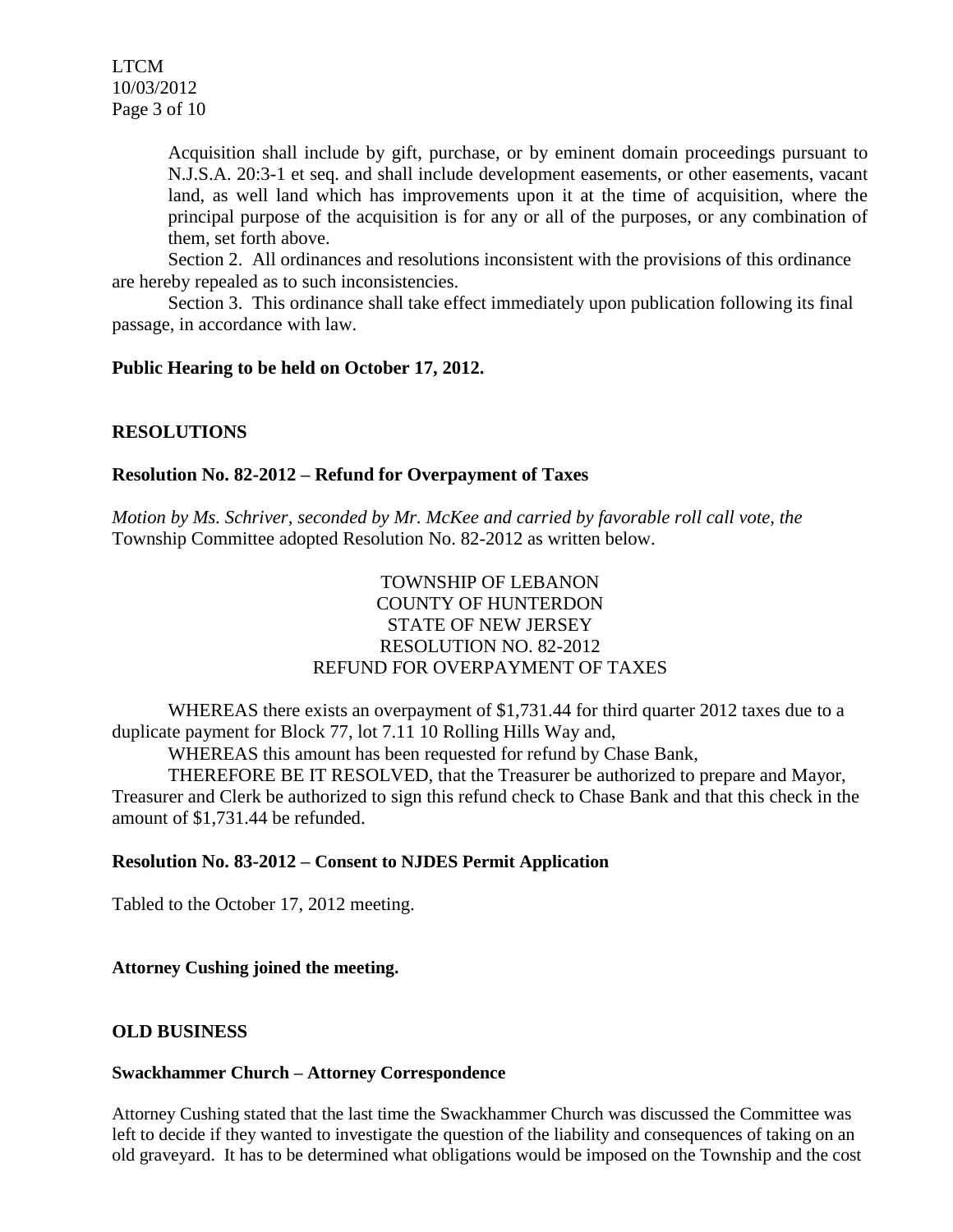LTCM 10/03/2012 Page 4 of 10

associated with such. Attorney Cushing provided the Committee with a report from an engineer, from quite a few years ago, that confirmed that the wall on the property is not safe and anyone working near it may be at risk. Attorney Cushing stated that the Committee should decide if they would want to investigate if the cemetery can be taken over and the consequences and the cost associated with doing so. Ms. Schriver stated that insurance coverage is an important matter.

#### **Best Practices Inventory – Accept and Approve**

CFO Greg Della Pia prepared the Best Practices Inventory on behalf of the Township. The Township should receive 100% of the State Aid available based on the requirements of the Inventory.

*Motion by Ms. Schriver, seconded by Mr. McKee and carried by favorable roll call vote, the* Township Committee approved the 2012 Best Practices Inventory as submitted to the State by the CFO.

#### **Waste Water Management Plan – Update**

Attorney Cushing stated that a Waste Water Management Plan is required by all municipalities. In Hunterdon County the County manages the Waste Water Management Planning. Attorney Cushing stated that once the Plan comes into place it is very hard to amend it. Attorney Cushing stated that the Highlands actually take care of the Waste Water Planning for the Township. Attorney Cushing stated that the WWP Resolution, received from the County, is actually under the guidance of the State. The State has informed the County that they have to get the municipalities to adopt the resolution otherwise the State will assume that the municipality agrees with the Plan that has been prepared for them. It appears that the State has forgotten that the Highlands prepare the Plan for the Township. Attorney Cushing stated that the County has to have a public hearing on the Plan however, they do not have any documents to provide to the public relative to Lebanon Township. Attorney Cushing suggested that a resolution be drafted that states that the Township agrees to the Plan subject to the fact that the Township is part of the Highlands and the Township's Plan is being worked on by the Highlands which is still in the draft stages. The resolution will preserve any rights that the Township has because of the confusion between the agencies. Attorney Cushing will draft the resolution for the Committee's consideration at the October 17, 2012 meeting.

#### **Shared Services Agreement – Municipal Court**

Attorney Cushing stated that the Township has decided to enter into an agreement with Tewksbury Township for Municipal Court Services. An agreement has been prepared, agreed to by both municipalities and approved by the Administrative Offices of the Courts. Attorney Cushing stated that when the agreement was approved no one knew what was going to happen with the prior cases from the Municipal Court of North Hunterdon. It was unknown if the Lebanon Township cases would be transferred to Tewksbury for processing. It has now been determined that the cases will remain with the Municipal Court of North Hunterdon for the foreseeable future. Due to this, language in the agreement must be modified to reflect the current situation. The amended agreement must now be sent to the AOC for their approval. Attorney Cushing stated that his office drafted an ordinance for the Committee's consideration, establishing that the Township is no longer a part of the Municipal Court of North Hunterdon effective December 31, 2012 and authorizing the Township to have a municipal court whether it is a shared court or the Township owned court.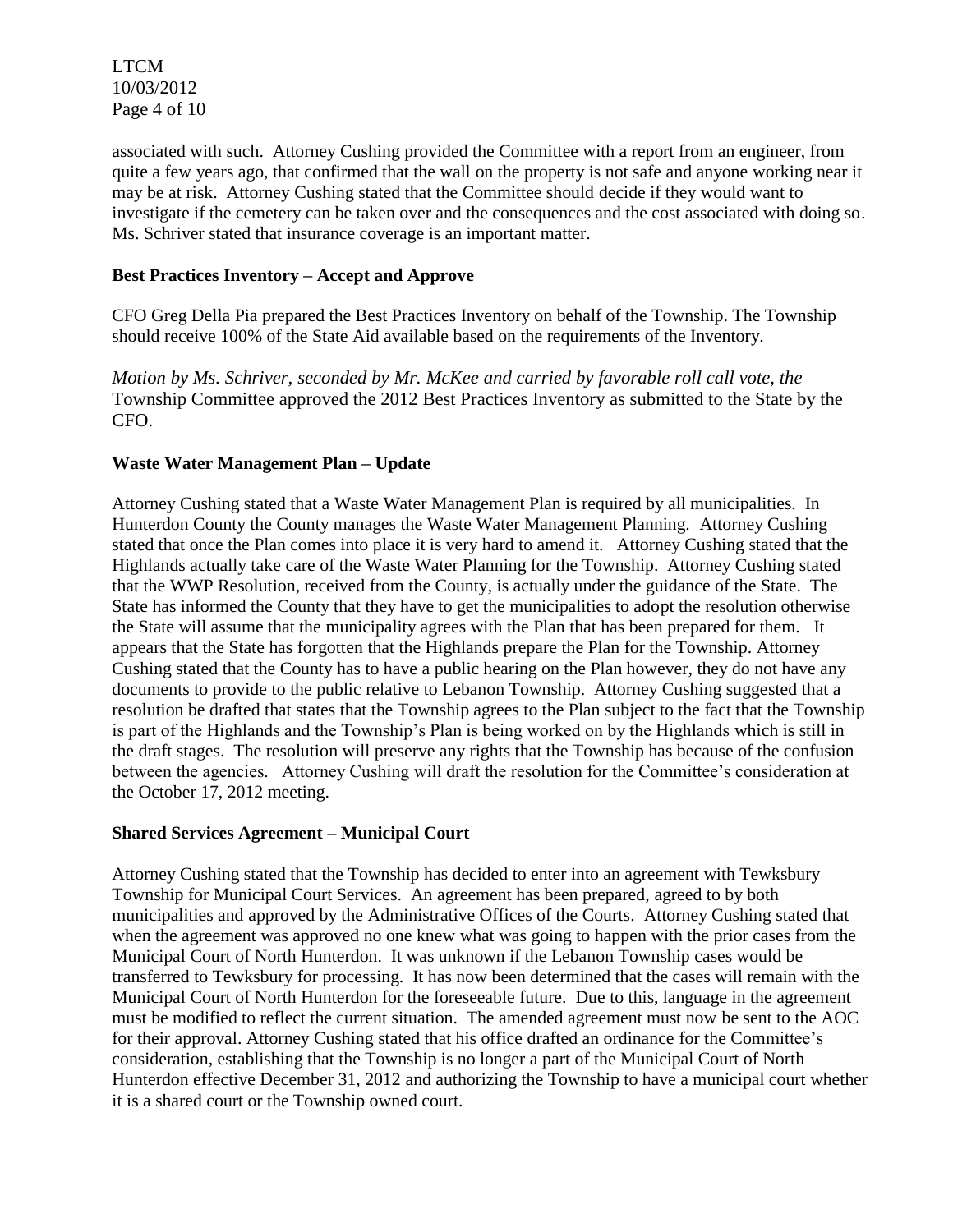LTCM 10/03/2012 Page 5 of 10

#### **NEW BUSINESS**

### **Library Committee Recommendation – Substitute Clerical Workers Salary Increase**

Tabled to the Executive Session.

#### **Library Committee Recommendation – Appointment for Library Committee Vacancy**

*Motion by Mr. McKee, seconded by Ms. Schriver and carried by favorable roll call vote, the* Township Committee appointed Patricia Wentz to fill the vacancy on the Library Committee.

#### **Township Historians – Request to Conduct a Christmas Tree Lighting Ceremony**

Mr. Victor Hoffman of the Township Historian's stated that the Historian's are looking to create more interest in the Community by conducting a Christmas Tree Lighting ceremony. The ceremony will take place on December 5, 2012 at the Municipal Office, prior to the Committee meeting. Mr. Hoffman stated that in the past the DPW has placed the lights on the tree at the Municipal Office and he is hoping that they will again. The Historians will be working with the school and any residents who would like help with decorating the tree. The Historians will be sending requests to the local schools and churches to see if they have interest in singing and making decorations. There will be refreshments served. Mr. Hoffman stated that the Historians are open to suggestions and will accept any help offered.

Mr. Milkowski, Mr. McKee and Ms. Schriver stated that they feel that it is a very good idea for the Community.

#### **COMMITTEE REPORTS**

**Committeewoman Schriver** - Ms. Schriver stated that she is still working on obtaining grant funds for the renovations of the Squad Building. Ms. Schriver informed the Committee that she and the Clerk will be meeting with Mr. Kevin Richardson, Hunterdon County Planning Board/Open Space Administrator, regarding the use of the Township's Open Space Funds for the Memorial Park.

Veteran's Haven has not yet announced when they will be having their Open House.

**Deputy Mayor Milkowski-** Mr. Milkowski read the DPW Architect's report as of October 3, 2012.

Mr. Milkowski stated that the next Planning Board meeting will be held on October 16, 2012 at the Woodglen School.

**Mayor Wunder-** Absent

**Committeeman McKee-** Mr. McKee stated that the Committees are in good standing.

**Committeeman Morrison –**

**Police, Fire and Rescue** – Mr. Morrison read the police report for the month of September 2012.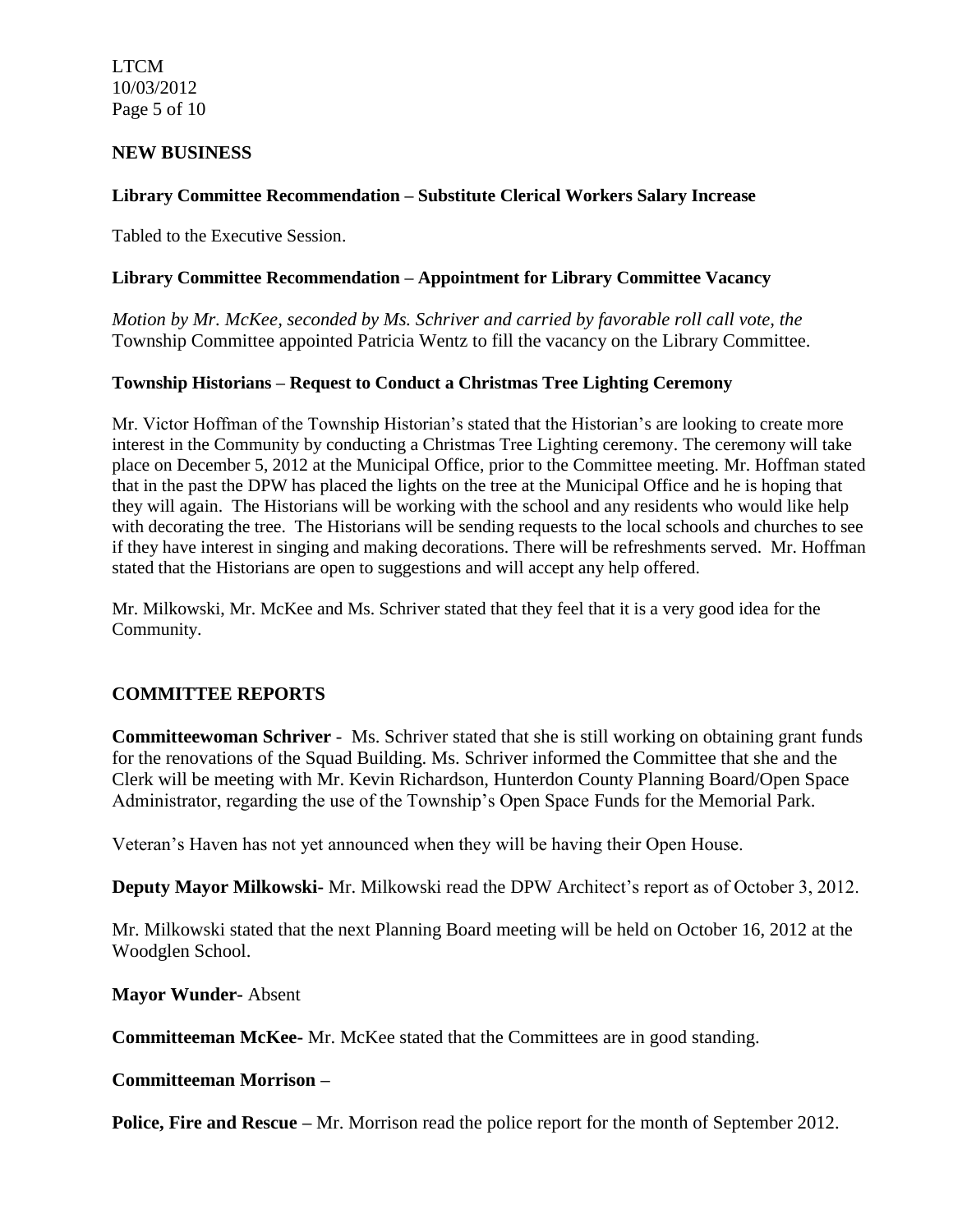LTCM 10/03/2012 Page 6 of 10

# **PRESENTATION OF VOUCHERS**

Committee Members provided a description of vouchers exceeding \$1000.00.

*Motion by Ms. Schriver, seconded by Mr. McKee and carried by unanimous favorable roll call vote,* the Township Committee approved the October 3, 2012 bill list in the amount of \$92,424.60.

### **Lebanon Township First Aid Squad Settlement**

Attorney Cushing stated that he was in contact with Judge Buchbaum's office this morning and the Judge will be signing the Consent Judgment tomorrow. The LOSAP checks will be prepared for the prior members who meet the criteria. The Deed will then be recorded and the ownership of the building will be back to the Township. The plaque will be acquired and placed at the squad building.

*Motion by Ms. Schriver, seconded by Mr. McKee and carried by favorable roll call vote, the Township* Committee authorized the Clerk, the Mayor and the CFO to arrange for the LOSAP payments to be made to Laura Bulicki in the amount of \$150.00 for year 2005, Sabatino DeSantis in the amount of \$150.00 for year 2005, William Groff in the amount of \$150.00 for year 2005, Andrea Hutchins in the amount of \$150.00 for year 2005, Gordan Sandalier in the amount of \$150.00 in two increments of \$75.00 for years 2005and 2008, and Byron Weightman in the amount of \$150.00 for year 2005 . AYES: Schriver, McKee Morrison ABSTAIN: Milkowski

### **CORRESPONDENCE**

- a. Architect Keith Chambers DPW Project Update as of 10/03/2012
- b. Township Historians August 30, 2012 Meeting Minutes

# **PUBLIC COMMENTS**

*Motion by Mr. McKee, seconded by Ms. Schriver and carried by unanimous favorable roll call vote,* the Township Committee opened the Public Comment portion of the meeting.

Mr. EJ Skidmore asked why the prior Squad will be receiving a LOSAP contribution for the 2005 year. Attorney Cushing stated that there is an obligation for the Township to make LOSAP payments. Due to some confusion, LOSAP payments were not made for the six individuals for the 2005 year. There is one individual who did not receive for 2005 and 2008. The Committee is fulfilling a legal obligation to the individuals. Lincoln Financial informed Attorney Cushing that the Township has the obligation to make the payments even if there is a gap in the time from when the services are performed to the discovery that proper payments were not made. Mr. Skidmore asked how the amount of the payment was determined relative to the settlement. Attorney Cushing stated that it is the way it was worked out.

Mr. Skidmore asked if there has been confirmation from the Local Finance Board that the letters sent to them regarding the Fire Department LOSAP have been received. Attorney Cushing stated that a representative from the Board made contact with his office and the Clerk. Attorney Cushing stated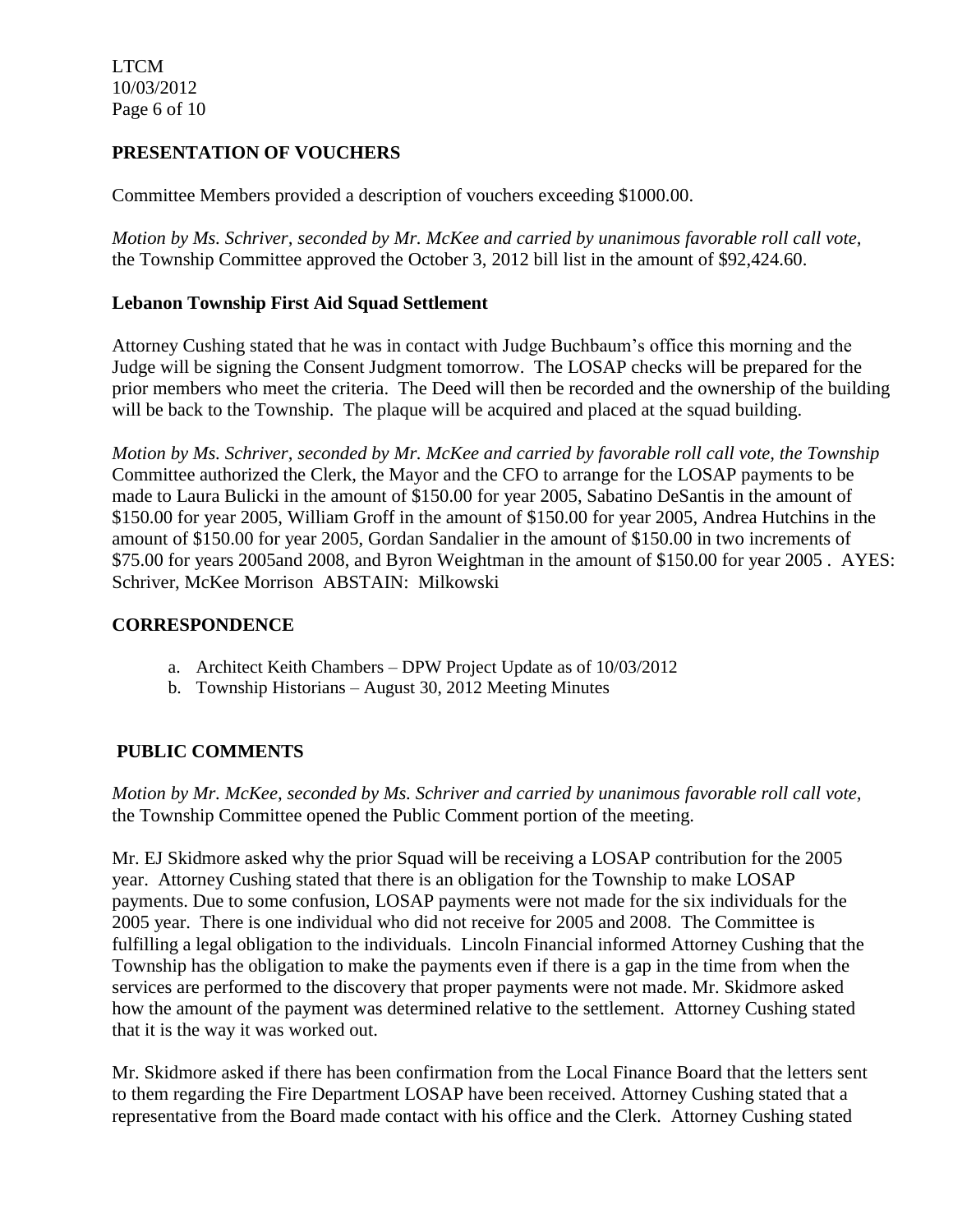LTCM 10/03/2012 Page 7 of 10

that the issue is being assessed and the Board will be making a determination as to whether an ethics investigator will be appointed.

Mr. Skidmore asked if the State Comptroller ever stated what it is that they are looking for in their investigation of the Township's LOSAP. Attorney Cushing stated that the Comptroller's office did not provide any information on the investigation however; the Clerk was informed that the investigation does not have anything to do with the specific problem in the Township.

Mr. Anthony Casale asked what the duration will be for the Shared Service Agreement with Tewksbury Township for Court services. Attorney Cushing informed Mr. Casale that the term of the Court Agreement will commence on January 1, 2013 and will terminate on December 31, 2016. The Agreement may be renewed for a four year term upon written agreement. The Agreement may be terminated on 180 days notice to the other party.

Mr. Casale stated that the DPW report submitted to the Committee stated that delivery was expected of certain materials on October 2, 2012, which was yesterday. Mr. Casale asked if the materials were delivered and if the contractors are on schedule. Mr. Milkowski stated that there is a meeting scheduled for tomorrow and he will have more information after the meeting.

Mr. Casale stated that a few months back there was discussion on the renewal of the Comcast Cable Franchise Agreement. The Committee had discussed forming a Committee to work through the process. Attorney Cushing stated that the Mayor was authorized to appoint a Committee. Mr. Casale suggested moving forward with the appointments.

Mr. Casale inquired on the status of the Co-Locator Agreement for the cell tower located at the Municipal Office. Attorney Cushing stated that the agreement is still being worked on. Attorney Cushing stated that he has not received the check for the rent and will be following up on it. The Clerk will see if finance has received the check.

Mr. Victor Hoffman stated that he has done some research at the County regarding the Swackhammer Church. There are records up to 1981. The County suggested that he check the tax records here in the Township. Mr. Hoffman stated that the 1980 tax records show that the Evangel Lutheran Church was the owner of the property at that time. In 1981 the property was transferred to the Township Historians. Mr. Hoffman stated that if the property was transferred to the Historians there should be a deed somewhere. Mr. Hoffman questioned that if there is no deed wouldn't the property be owned by the Township? Attorney Cushing stated that there was a search conducted by Attorney Wesley Lance and there was no deed to the property. Attorney Cushing stated that the transfer to the Historians was a result of a notation made by the tax collector in the records. This does not have any legal significance in terms of ownership. Mr. Hoffman stated that he has a newspaper article from 1981 which stated that there was going to be a transfer of a deed. Mr. Hoffman stated that he will be doing more research on the property and will keep the Committee aware of his findings. Mr. Hoffman asked if the property is the Historians would they be covered under the Township's insurance if they clean up the property and an injury was sustained. Mr. Cushing stated that he is not sure if volunteers would be covered even if the Township owned the property. Mr. Cushing suggested speaking to Insurance Agent Tom Groendyke about the matter. Discussion was held on options for acquiring the property and the Township's responsibilities and obligations in doing so. Ms. Schriver stated that the insurance liability is a big concern and may be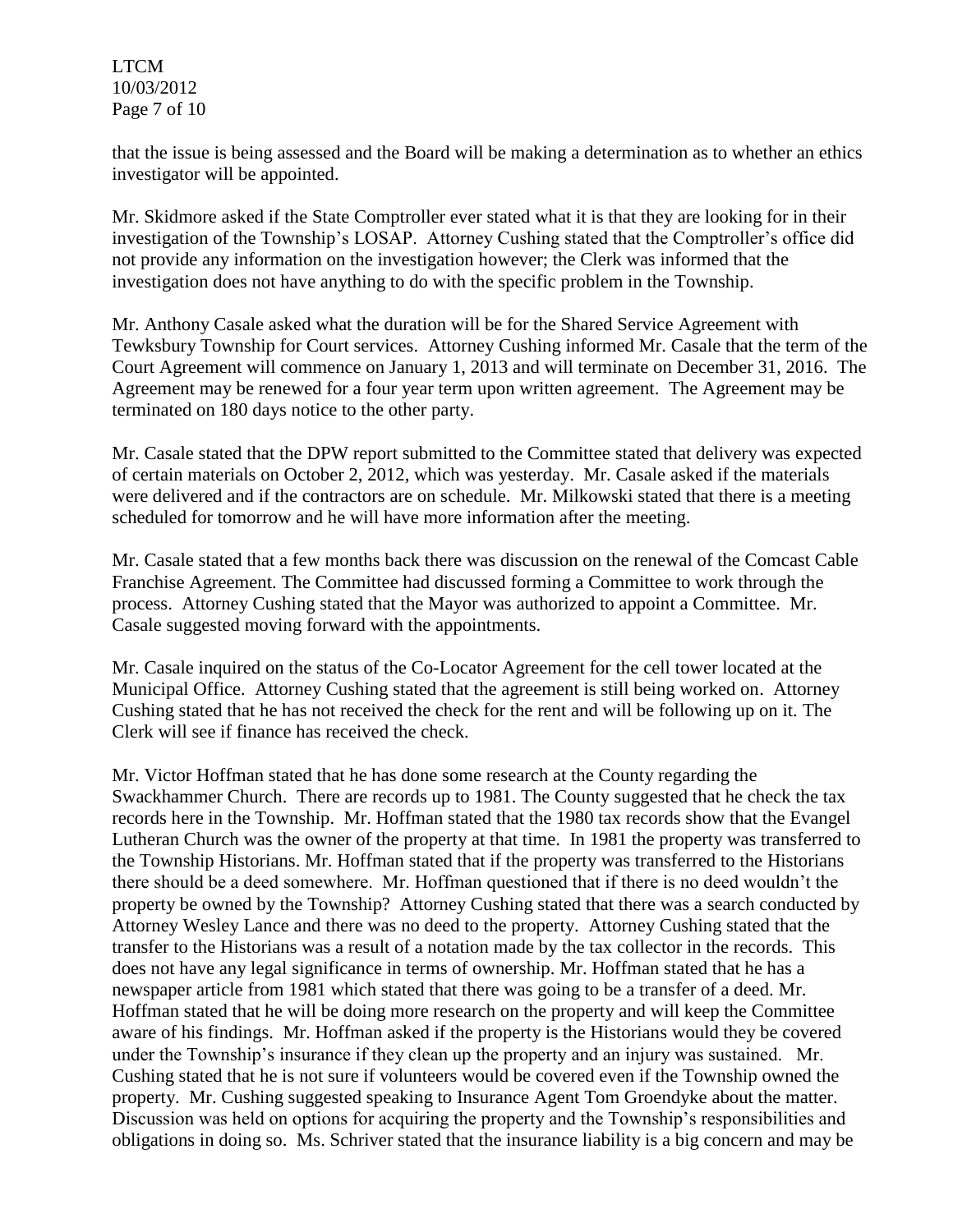LTCM 10/03/2012 Page 8 of 10

very costly for the Township.

Mr. Hoffman stated that the Historians are looking to reduce the wall to a sitting height. The outside wall can be cemented and a surface can be put on the top. The graveyard can be cleaned up and a fence can be put up possibly.

Mr. Bernie Cryan stated that the Historians are not looking to make a profit with the Church. They are looking to preserve a piece of history for the Township. Mr. Cryan asked if the Township would be liable if someone were to go on the property and get hurt. Attorney Cushing stated that it is private property therefore the Township would not be responsibility. Attorney Cushing stated that there are immunities under the Tort Claims Act that would protect the Township.

Mr. Anthony Casale asked what the rule is in NJ if a property is abandoned. Attorney Cushing stated that if the owner does not pay their taxes then the Township can foreclose on the property. Attorney Cushing stated that the Township is dealing with a property that is not assessed as it is a church and there is no device for foreclosing. Attorney Cushing stated that the Township has to decide if they want to take the property or not. Mr. Casale asked if there is a way to work past the barriers and acquire the property. Attorney Cushing stated that obtaining a deed may be very complicated.

Mr. Milkowski stated that the Committee needs to know what the liabilities are in the Township taking over a property with a graveyard. Mr. Milkowski asked for a motion to have the Township Attorney look into the legal responsibilities. No motion was made. Ms. Schriver stated that she feels that insurance coverage needs to be investigated and the cost associated with it before moving forward. The Committee agreed with Ms. Schriver.

*Motion by Ms. Schriver, seconded by Mr. McKee and carried by unanimous favorable roll call vote,* the Township Committee closed the Public Comment portion of the meeting.

# **LOSAP Audit**

Ms. Schriver asked Attorney Cushing if an answer has been received from the Local Finance Board regarding the LOSAP audit request. Attorney Cushing stated that the Board has not responded on whether they would conduct the audit for the Township. The Board has indicated that they will pursue the ethics investigation. Attorney Cushing stated that the ethics investigation is a separate issue from the audit. Attorney Cushing also stated that the ethics investigation will provide an evaluation as to whether the LOSAP procedures were consistent with the Ethics Laws but will not give you a detailed description of the process to be followed for the administration of the LOSAP program. The investigation will not give guidance to the Fire Department for steps to be followed in the future.

Ms. Schriver stated that the Committee had already voted to have the audit conducted, which was held to see what the outcome was with the Local Finance Board. Ms. Schriver stated that this matter has destroyed many things in the Township.

*Motion by Ms. Schriver, seconded by Mr. McKee and carried by favorable roll call vote, the*  Township Committee authorized an administrative review to be conducted on the Lebanon Township Volunteer Fire Department LOSAP for the 2007-2011 years. The review will be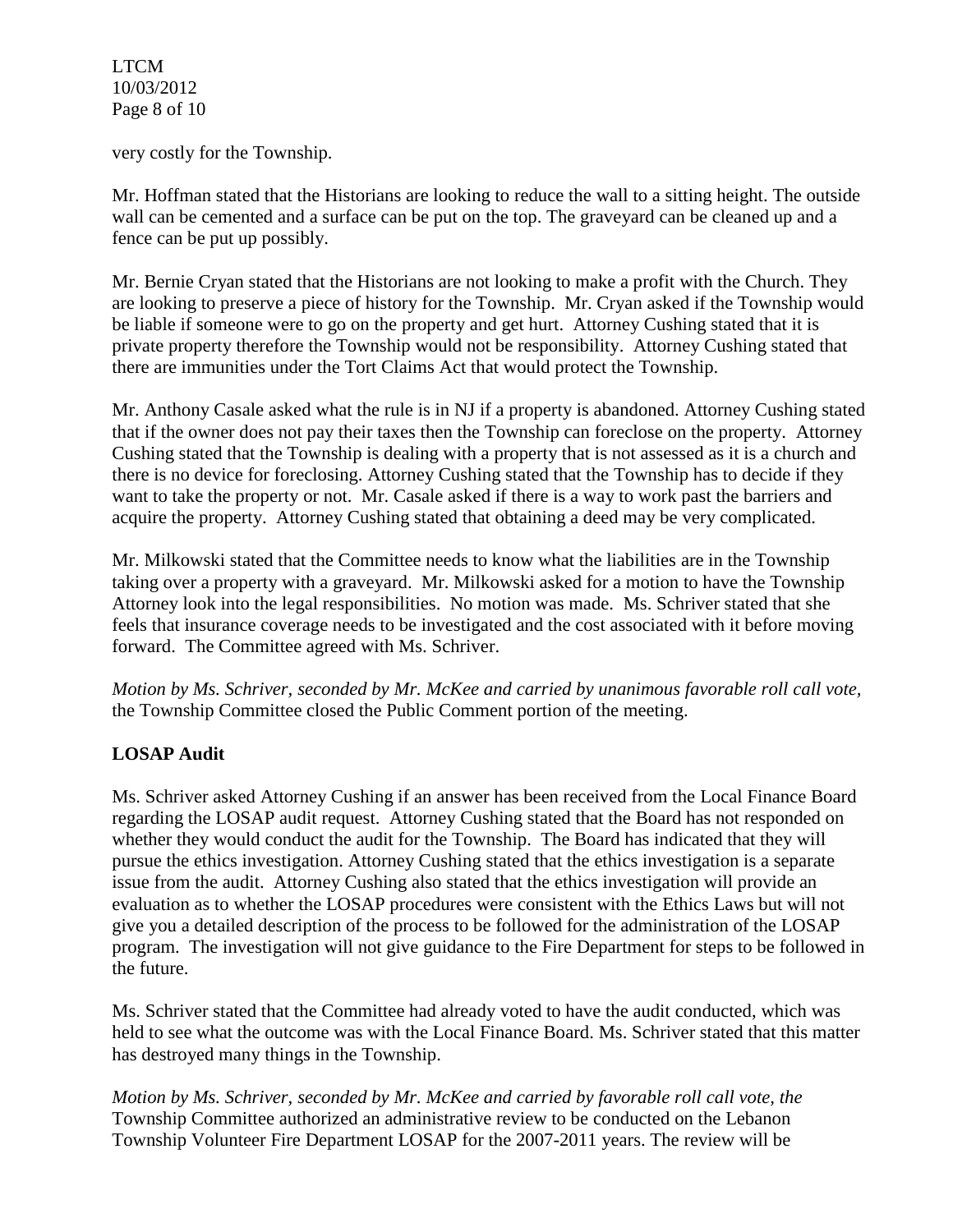LTCM 10/03/2012 Page 9 of 10

performed by Special Auditor Gary Vinci of Lerch, Vinci & Higgins, LLP at a cost of \$2000.00 per audited year. AYES: Schriver, McKee ABSTAIN: Morrison DISQUALIFIED: Milkowski

### **EMS COVERAGE**

Ms. Schriver stated that she thought that mutual aid would be assisting the Lebanon Township Fire Department in providing EMS for the Township. Mr. McKee stated that it all depends on who you speak to and he had hoped that the EMS Administrator's would be present at the meeting as they have a report from the County stating the calls that they have responded to. The report would verify the calls that they had made. Mr. McKee stated that the Fire Dept. is relying on mutual aid. Mr. McKee noted that there are a group of people who would have been responding on Monday night however they have not started yet because they have to be approved by the Fire Department first. Mr. McKee stated that Tuesday or Wednesday evenings are also covered at this time by Lebanon Township Firemen. Mr. McKee stated that the EMS are trying and getting there. Ms. Schriver asked what the percentages are for calls responded to. Ms. Schriver stated that her information shows that as of the last meeting, Lebanon Township has covered 20% of the calls. Ms. Schriver stated that this is not what she thought was guaranteed in the Fire Department's proposal. She thought that they were ready to roll and that coverage would adequate. Mr. McKee stated that he completely expected that there would be a low percentage of responses, at the start, and it has only been one month. Ms. Schriver stated that being the lone person who voted against the Fire Department's proposal she feels that the Volunteer EMS group would have been covering possibly 80% of the calls as they were ready to roll and she thought the Fire Department was also. Ms. Schriver stated that she finds it to be a disappointment. Mr. Schriver stated that she has heard that people from New Providence will be covering the Township's calls and she feels that is unbelievable. Mr. McKee stated that he does not know about the New Providence people and that the EMS Administrator's will have to answer the question.

Mr. Tom Carlucci and Mr. Al Bauer joined the meeting.

Ms. Schriver stated that she understood in the Fire Department proposal that mutual aid would be secondary to the Lebanon Township EMS coverage however it appears that the Township is relying on mutual aid to cover calls in the Township. Mr. Carlucci stated that the LTEMS is working with mutual aid and stated that they would be having the ambulance that is closest to the call responding to the call as well as an ambulance from the LTVFD. This would be for all calls. Ms. Schriver stated that she has been informed that since the LTVFD/EMS has taken back the EMS they have only responded to 20% of the calls. Mr. Carlucci stated that he does not know where Ms. Schriver received her information from but he is sure that it is more than 20% and he believes that it is closer to 60% for BLS calls. This would not include fire calls which may alter the number. Mr. McKee asked if the 60% is for Lebanon Township calls only; Mr. Carlucci stated yes. Ms. Schriver stated that she understands that people from New Providence will be covering the Township responses. Mr. Carlucci stated that this is not true, as far as he is aware and believes that New Providence is in Union County. Ms. Schriver stated that she is asking the questions as she feels that it is important to receive a report from the LTVFD/EMS on a regular basis. Mr. Carlucci agreed.